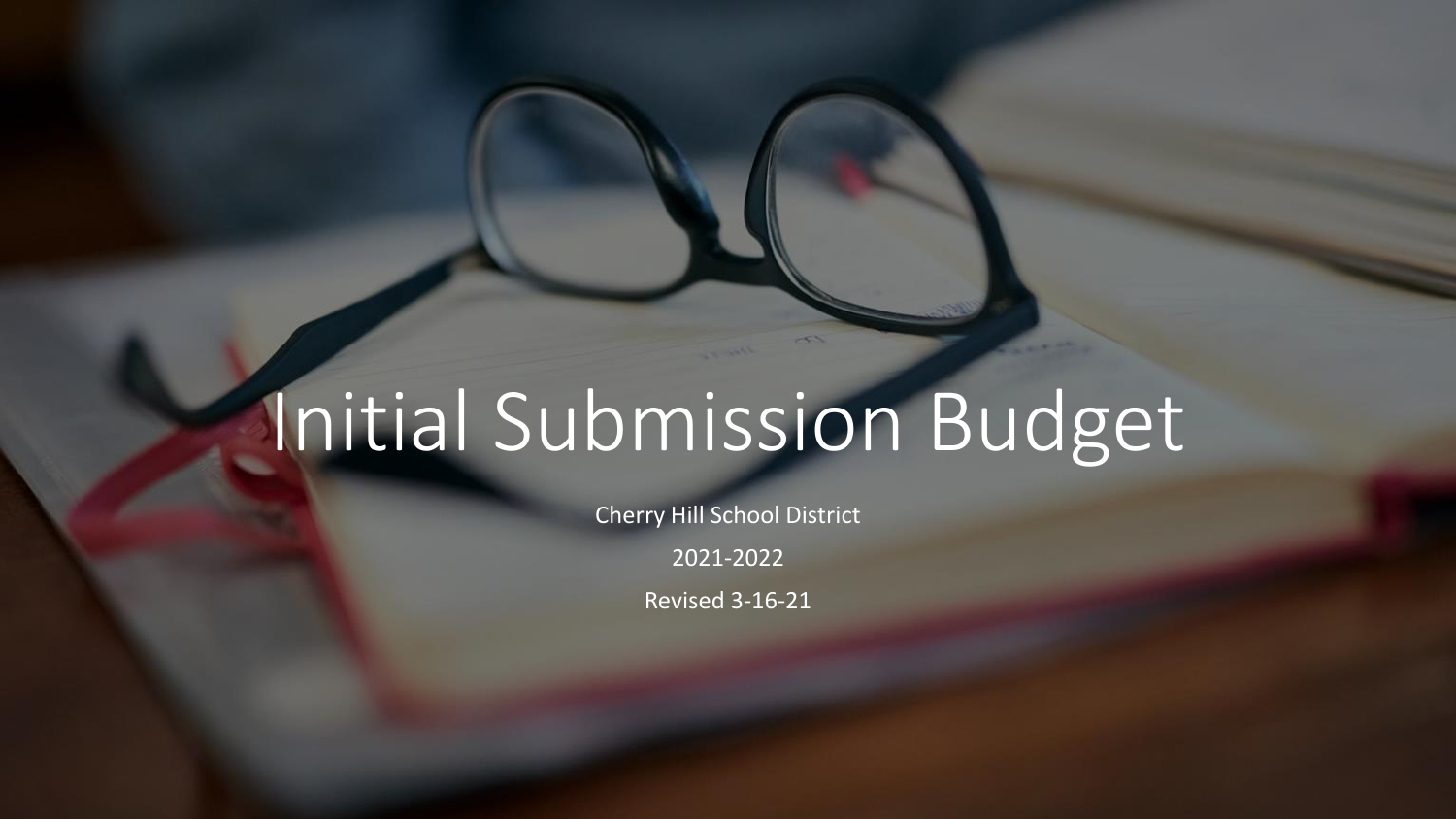|                                  |                   | <b>Proposed</b> |               |               |                                  |
|----------------------------------|-------------------|-----------------|---------------|---------------|----------------------------------|
|                                  |                   | <b>Budget</b>   | <b>Budget</b> | <b>Actual</b> |                                  |
| <u>%</u>                         | <b>Difference</b> | 2021-22         | 2020-21       | 2019-20       | <b>Budget Category</b>           |
| 1.8%                             | 1,154,406         | 65,645,938      | 64,491,532    | 57,012,162    | <b>REGULAR EDUCATION</b>         |
| 5.0%                             | 1,086,777         | 22,990,398      | 21,903,621    | 20,366,383    | <b>SPECIAL EDUCATION</b>         |
| 1.3%                             | 44,713            | 3,545,315       | 3,500,602     | 3,248,157     | <b>BASIC SKILLS/BILINGUAL</b>    |
| 4.5%                             | 110,296           | 2,774,627       | 2,664,331     | 2,465,798     | <b>EXTRA/ATHLETICS</b>           |
| 0.0%<br>$\overline{\phantom{a}}$ |                   | 30,000          | 30,000        | 5,975         | <b>OTHER INSTRUCTIONAL PROGS</b> |
|                                  |                   |                 |               |               |                                  |

**Proposed** 

**TOTAL EDUCATION COST 83,098,475 92,590,086 94,986,278 2,396,192 2.6%**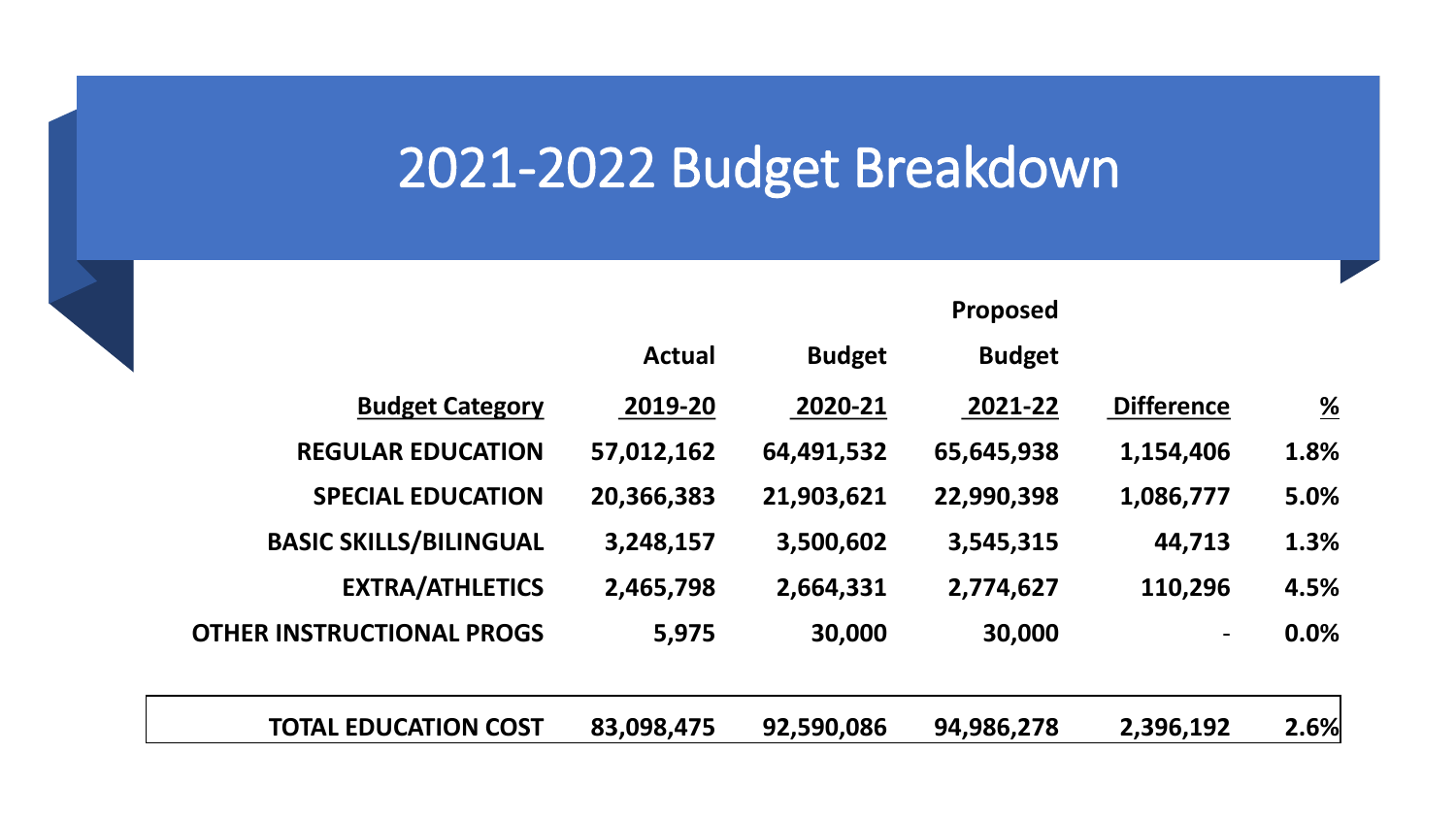|                                     |               |               | <b>Proposed</b> |                   |                       |
|-------------------------------------|---------------|---------------|-----------------|-------------------|-----------------------|
|                                     | <b>Actual</b> | <b>Budget</b> | <b>Budget</b>   |                   |                       |
| <b>Budget Category</b>              | 2019-20       | 2020-21       | 2021-22         | <b>Difference</b> | $\frac{\%}{\sqrt{2}}$ |
| <b>OUT OF DISTRICT TUITION</b>      | 10,455,660    | 11,165,622    | 10,910,592      | (255,030)         | $-2.3%$               |
| <b>STUDENT SERVICES</b>             | 16,014,376    | 17,670,258    | 17,810,811      | 140,553           | 0.8%                  |
| <b>CURRICULUM/PD/MEDIA SERVICES</b> | 3,044,749     | 3,574,152     | 3,767,186       | 193,034           | 5.4%                  |
| <b>ADMINISTRATION</b>               | 15,050,538    | 16,722,027    | 16,152,951      | (569, 076)        | $-3.4%$               |
| <b>MAINTENANCE-SECURITY</b>         | 13,254,007    | 14,118,304    | 13,840,549      | (277, 755)        | $-2.0%$               |
| <b>TRANSPORTATION</b>               | 11,032,477    | 13,349,765    | 13,800,318      | 450,553           | 3.4%                  |
| <b>EMPLOYEE BENEFITS</b>            | 35,863,654    | 39,387,871    | 44,078,502      | 4,690,631         | 11.9%                 |
| <b>TOTAL SUPPORT/OPERATIONAL</b>    | 104,715,461   | 115,987,999   | 120,360,909     | 4,372,910         | 3.8%                  |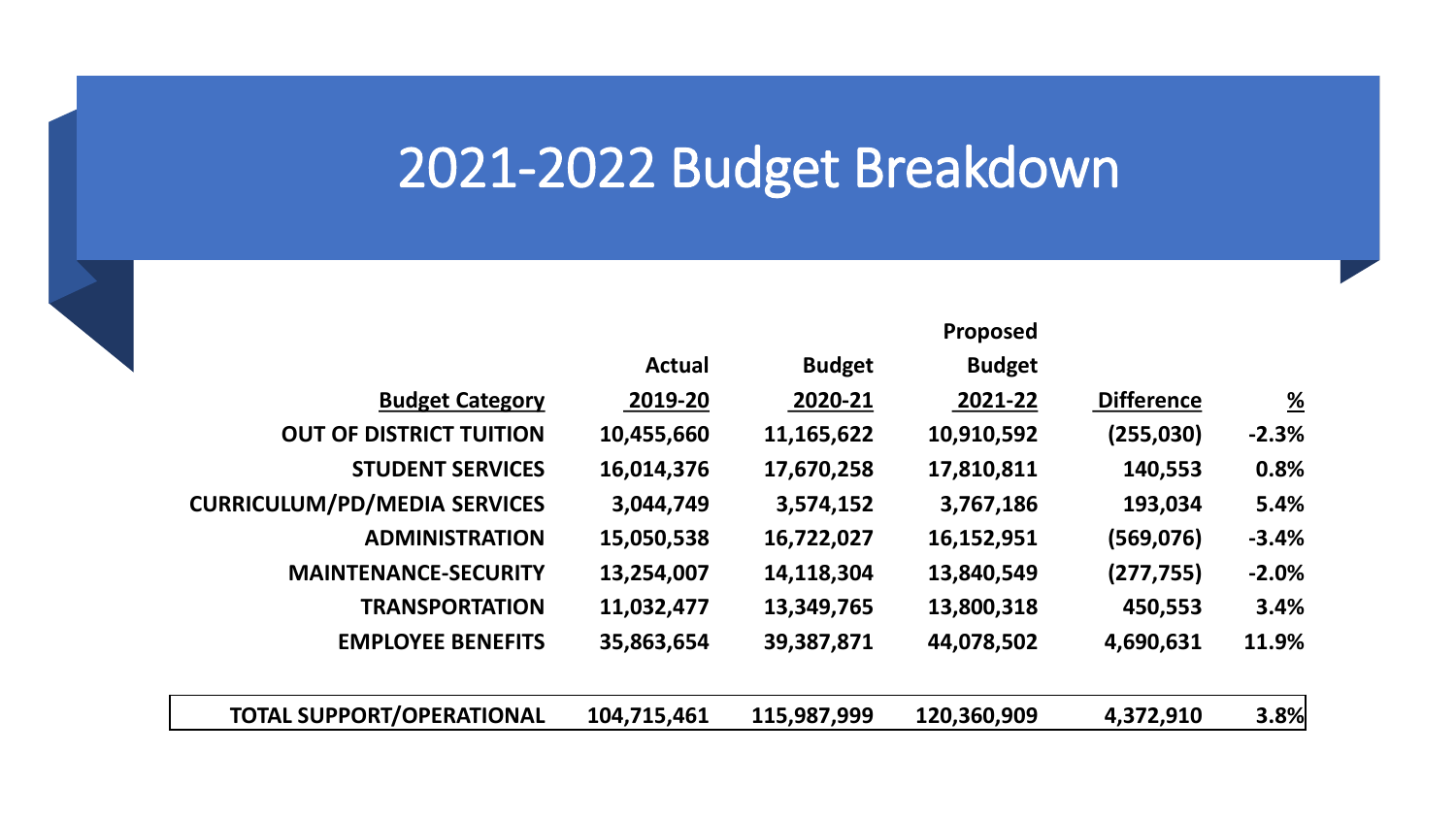**Proposed** 



|                                  | <b>Actual</b> | <b>Budget</b> | <b>Budget</b> |                          |                       |
|----------------------------------|---------------|---------------|---------------|--------------------------|-----------------------|
| <b>Budget Category</b>           | 2019-20       | 2020-21       | 2021-22       | <b>Difference</b>        | $\frac{\%}{\sqrt{2}}$ |
| <b>EQUIPMENT</b>                 | 1,065,837     | 1,342,846     | 2,296,056     | 953,210                  | 71.0%                 |
| <b>CONSTRUCTION</b>              | 939,503       | 1,847,982     | 1,184,400     | (663, 582)               | $-35.9%$              |
| <b>TRANSFER FROM CAP RESERVE</b> | 10,200,000    | 10,430,000    | 3,650,000     | (6,780,000)              | $-65.0%$              |
| LPA/SDA ASSESSMENT               | 67,659        | 67,659        | 67,659        | $\overline{\phantom{a}}$ | 0.0%                  |
| <b>TOTAL CAPITAL OUTLAY</b>      | 12,272,999    | 13,688,487    | 7,198,115     | (6,490,372)              | $-47.4%$              |
|                                  |               |               |               |                          |                       |
| <b>TOTAL GENERAL FUND BUDGET</b> | 200,086,935   | 222,266,572   | 222,545,302   | 278,730                  | 0.1%                  |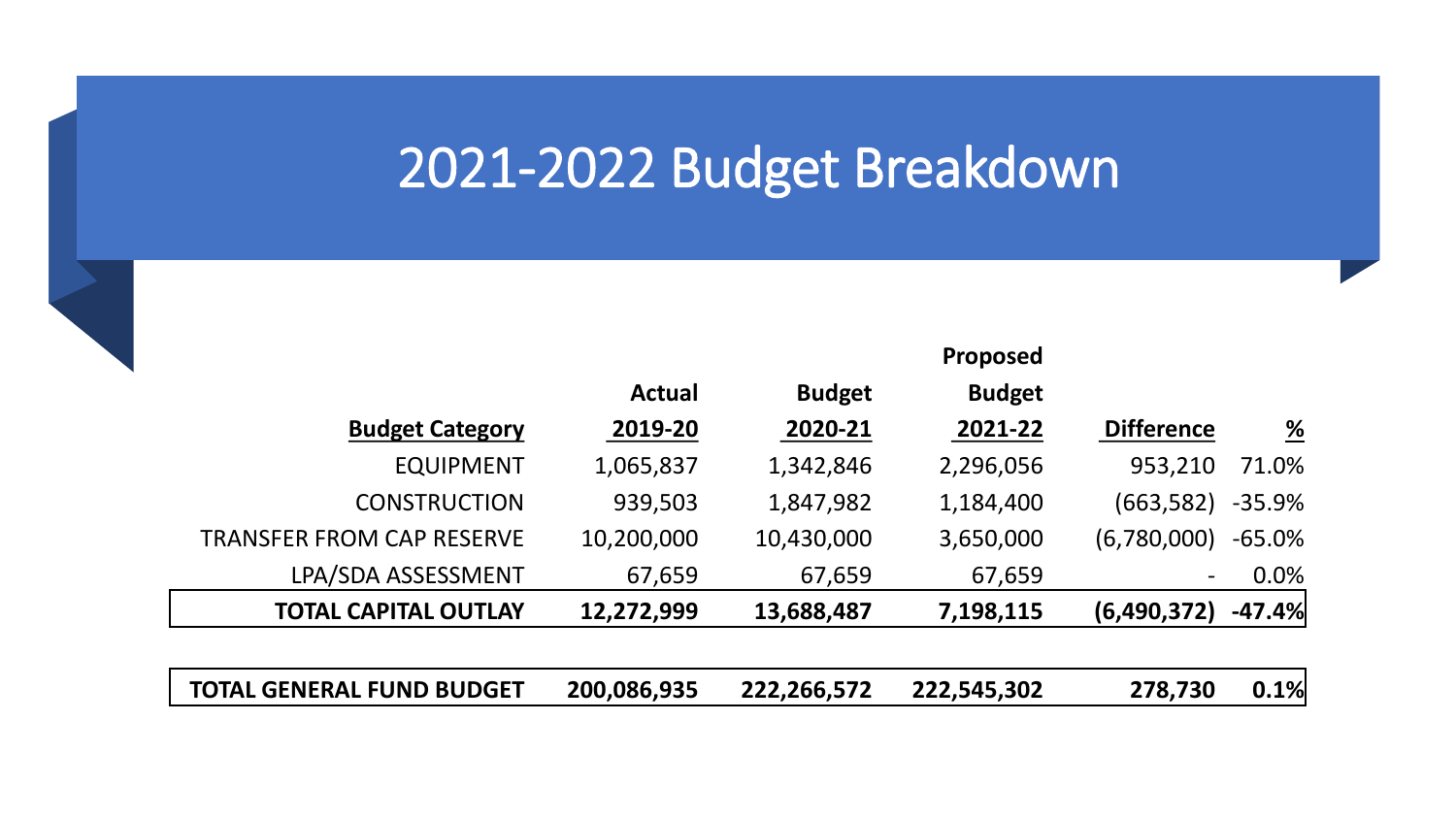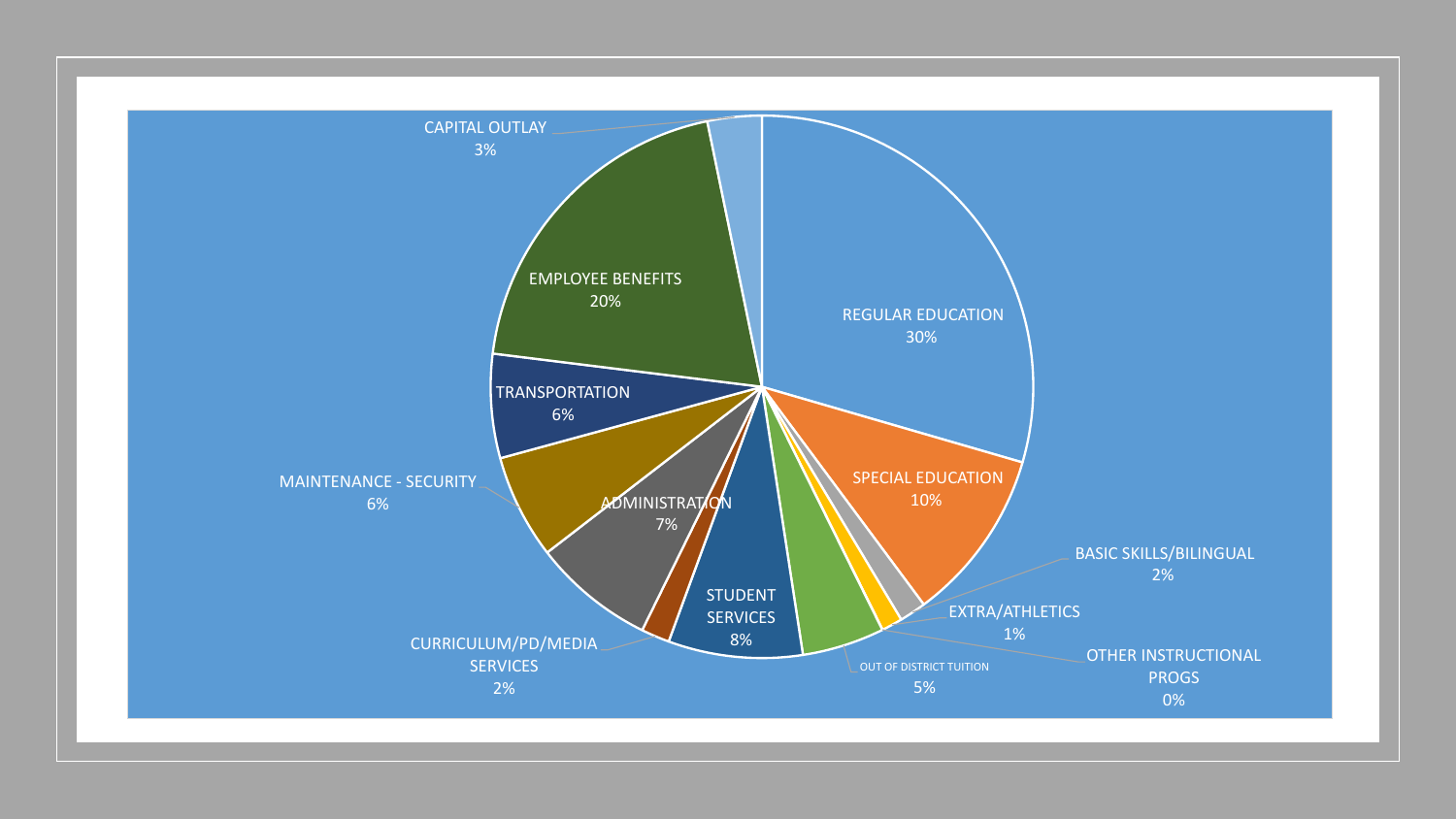**Capital** Reserve Account Partial Roof Replacements - \$1,800,000

• Harte, Johnson, Paine and Rosa

#### Generator Replacements - \$1,200,000

• Mann, Paine and Sharp

ADA work at Beck and Paine - \$650,000

Funded by Capital Reserve account - \$3,650,000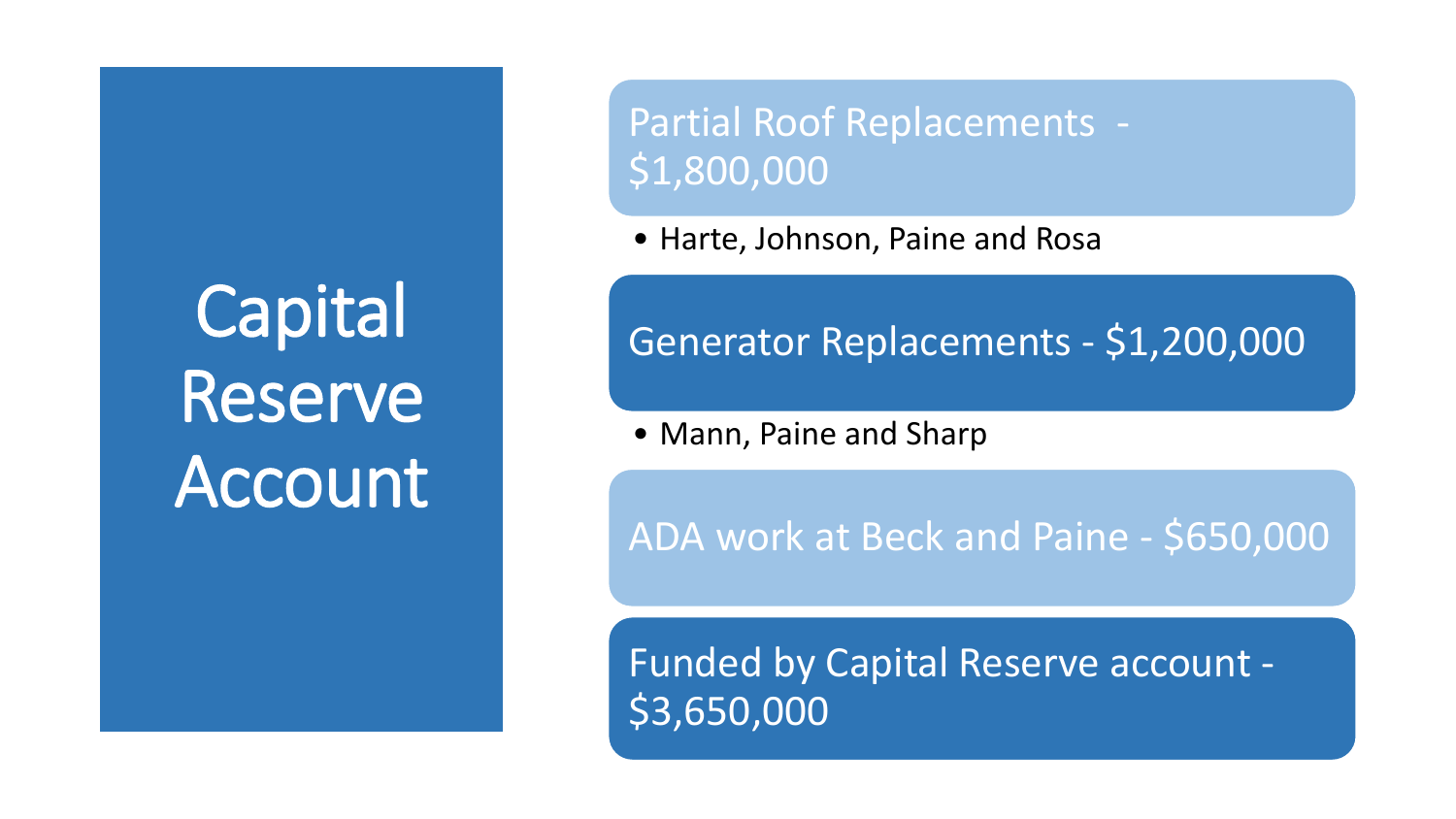|                        |               |               | Proposed      |                    |                 |
|------------------------|---------------|---------------|---------------|--------------------|-----------------|
|                        | <b>Actual</b> | <b>Budget</b> | <b>Budget</b> |                    |                 |
| <b>Budget Category</b> | 2019-20       | 2020-21       | 2021-22       | <b>Difference</b>  | $\frac{\%}{\%}$ |
| <b>Salaries</b>        | 108,680,356   | 115,700,925   | 118,279,116   | 2,578,191          | 2.2%            |
| <b>Benefits</b>        | 35,863,654    | 39,387,871    | 44,078,502    | 4,690,631          | 11.9%           |
| <b>Other</b>           | 55,542,925    | 67,177,776    | 60,187,684    | (6,990,092) -10.4% |                 |
|                        | 200,086,935   | 222,266,572   | 222,545,302   | 278,730            | 0.1%            |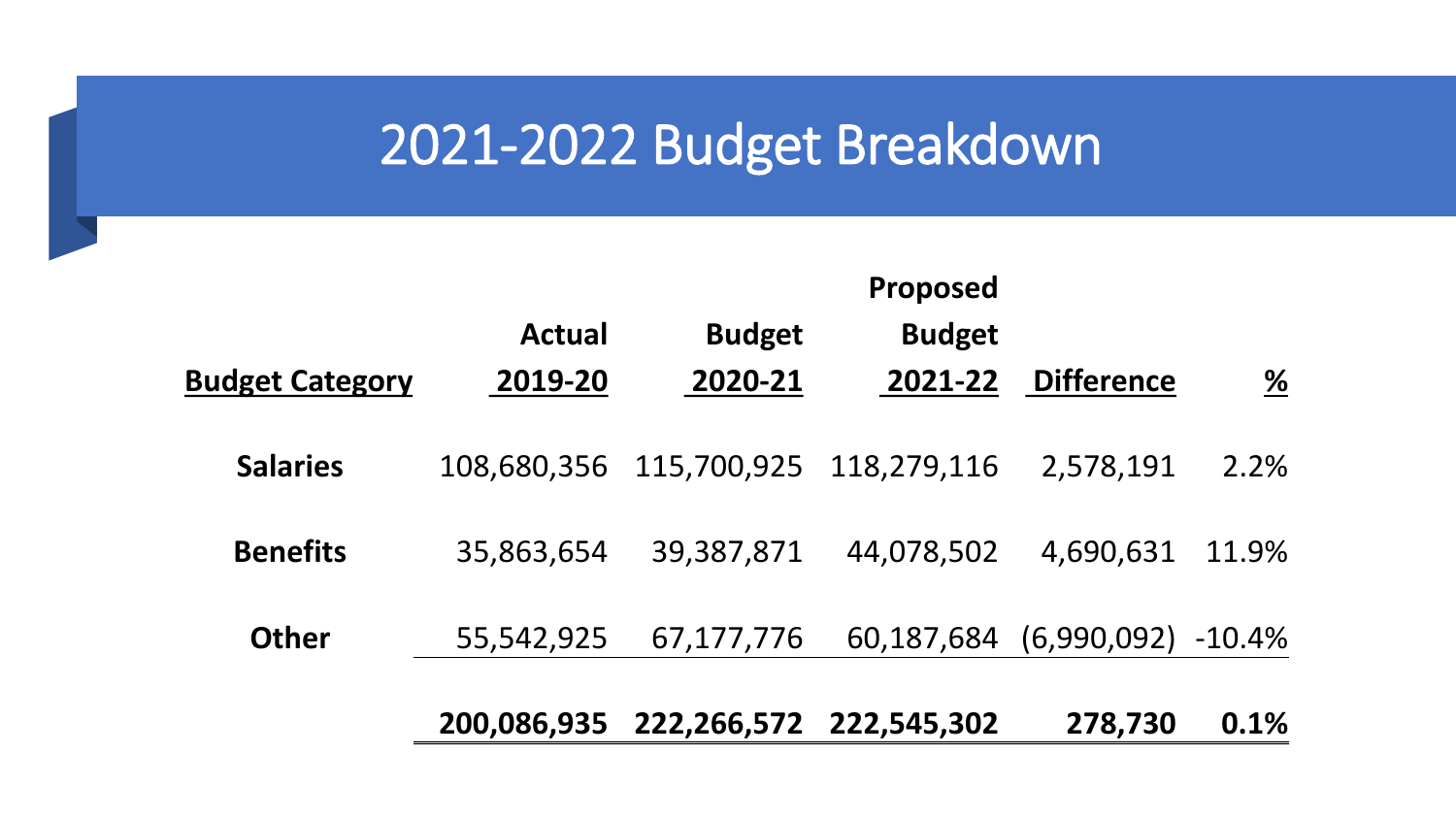#### 2021-2022 Revenue Breakdown

|                                  |               |               | Proposed      |                              |            |
|----------------------------------|---------------|---------------|---------------|------------------------------|------------|
|                                  | <b>Actual</b> | <b>Budget</b> | <b>Budget</b> |                              |            |
| <b>Revenue Category</b>          | 2019-20       | 2020-21       | 2021-22       | <b>Difference</b>            | <u>%</u>   |
| <b>TAXES</b>                     | 176,624,076   | 182,404,621   | 183,304,621   | 900,000                      | 0.49%      |
| <b>MISC REVENUES</b>             | 2,111,864     | 2,178,526     | 2,178,526     |                              | 0%         |
| <b>Equalization Aid</b>          | 7,821,405     | 8,925,352     | 14,095,097    | 5,169,745                    | 57.9%      |
| <b>Transportation Aid</b>        | 2,884,053     | 2,884,053     | 2,884,053     | $\qquad \qquad \blacksquare$ | 0.0%       |
| <b>Special Education Aid</b>     | 6,480,802     | 6,480,802     | 6,480,802     | $\qquad \qquad \blacksquare$ | 0.0%       |
| <b>Security Aid</b>              | 1,238,638     | 1,238,638     | 1,238,638     |                              | 0.0%       |
| <b>Extraordinary/Other Aid</b>   | 2,794,535     | 1,000,000     | 2,000,000     | 1,000,000                    | 100.0%     |
| <b>TOTAL STATE AID</b>           | 21,219,433    | 20,528,845    | 26,698,590    | 6,169,745                    | 30.1%      |
|                                  |               |               |               |                              |            |
| <b>Federal Aid</b>               | 214,580       | 265,736       | 253,358       | (12, 378)                    | $-4.7%$    |
| <b>Fund Balance</b>              | (83,018)      | 5,821,611     | 6,460,207     | 638,596                      | 11.0%      |
| <b>Capital Reserve</b>           |               | 10,430,000    | 3,650,000     | (6,780,000)                  | $-65.0%$   |
| <b>Reserve for Encumbrances</b>  |               | 637,233       |               | (637,233)                    | $-100.0\%$ |
| <b>TOTAL GENERAL FUND BUDGET</b> | 200,086,935   | 222,266,572   | 222,545,302   | 278,730                      | 0.1%       |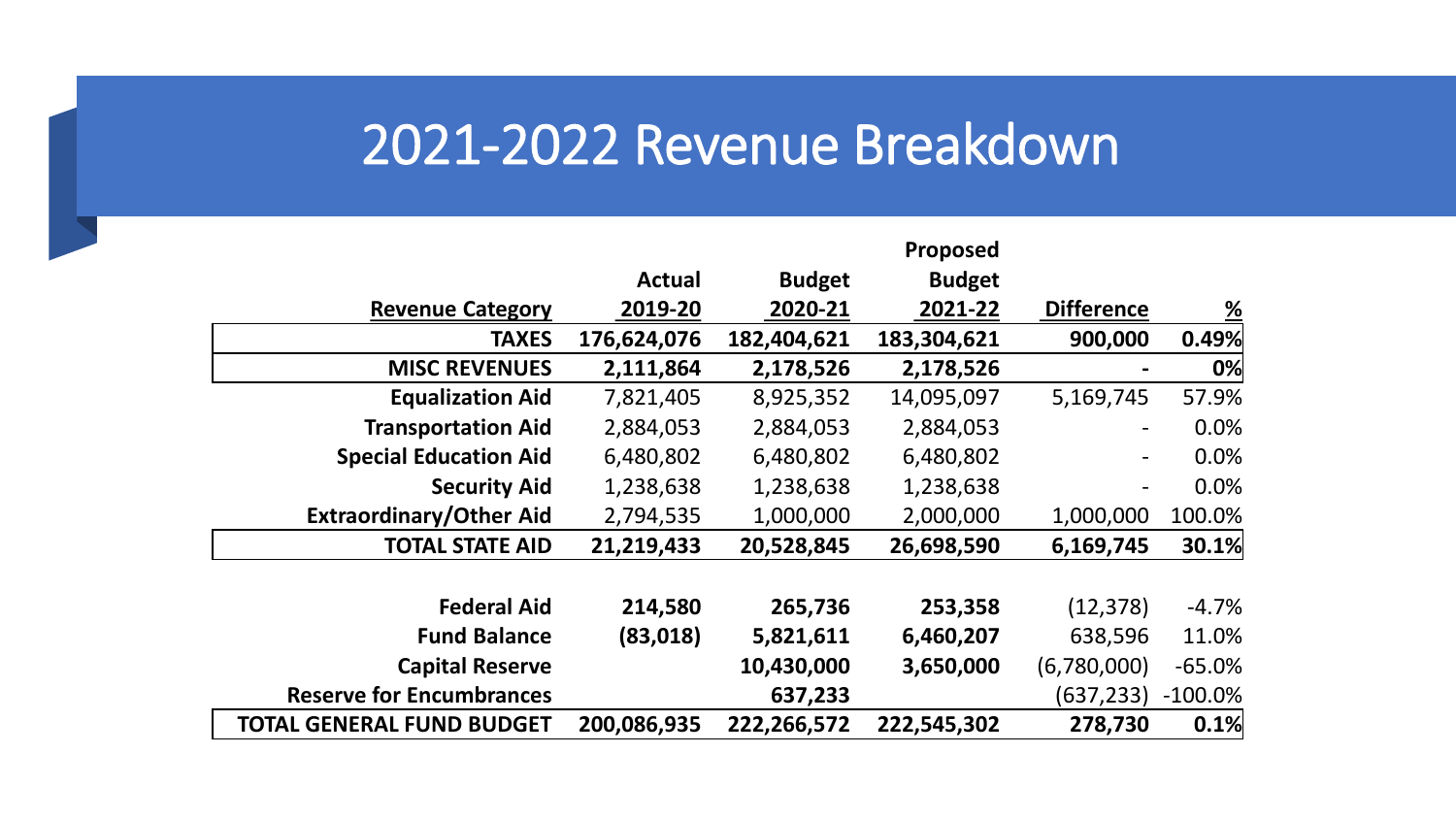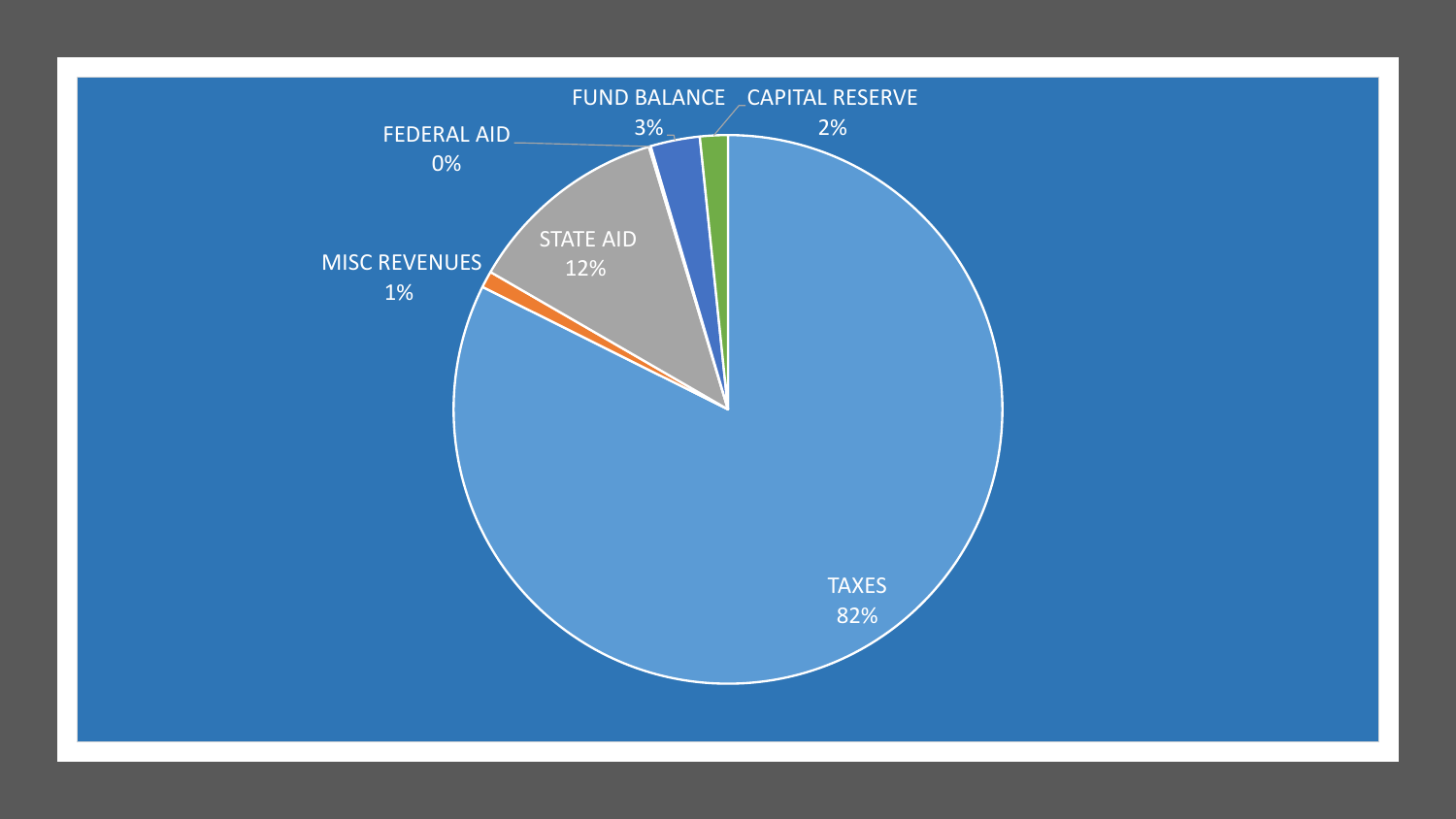## State Aid Comparison

| <b>State Aid Category</b>   | <b>State Aid</b><br>2019-20 | Original<br>2020-21 | <b>COVID Adjusted</b><br>2020-21* | <b>State Aid</b><br>2021-22 | Original<br><u>+/-</u>   | <b>Covid Adjusted</b><br><u>+/-</u> |
|-----------------------------|-----------------------------|---------------------|-----------------------------------|-----------------------------|--------------------------|-------------------------------------|
| <b>Equalization Aid</b>     | 7,821,405                   | 11,295,270          | 8,925,352                         | 14,095,097                  | 2,799,827                | 5,169,745                           |
| <b>Transportation Aid</b>   | 2,884,053                   | 2,884,053           | 2,884,053                         | 2,884,053                   |                          |                                     |
| <b>Special Eduction Aid</b> | 6,480,802                   | 6,480,802           | 6,480,802                         | 6,480,802                   |                          |                                     |
| Security Aid                | 1,238,638                   | 1,238,638           | 1,238,638                         | 1,238,638                   | $\overline{\phantom{a}}$ |                                     |
| <b>Total State Aid</b>      | 18,424,898                  | 21,898,763          | 19,528,845                        | 24,698,590                  | 2,799,827                | 5,169,745                           |

\*Budget was reduced by \$2,369,918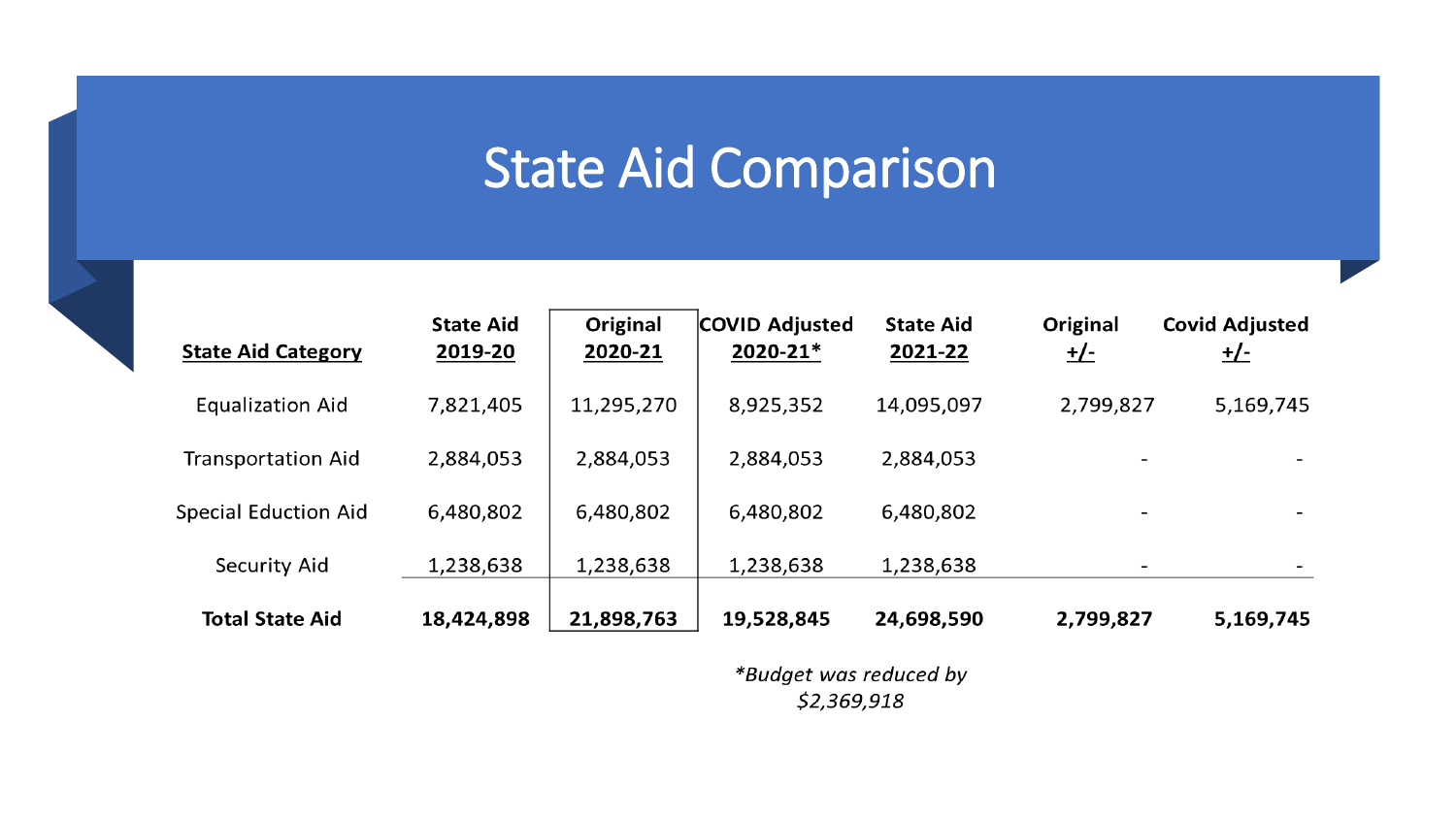#### Estimated Annual Tax Impact – Original Proposed Budget

| <b>ESTIMATED TAX IMPACT</b>        | 2020-21     | 2021-22     | <b>Difference</b> | ℅     |
|------------------------------------|-------------|-------------|-------------------|-------|
| Fund 10 (General Fund)             | 182,404,621 | 184,395,660 | 1,991,039         | 1.09% |
|                                    |             |             |                   |       |
| <b>Estimated Tax Impact</b>        |             |             | 56.39             |       |
| (avg. assessed home -<br>\$225,437 |             |             |                   |       |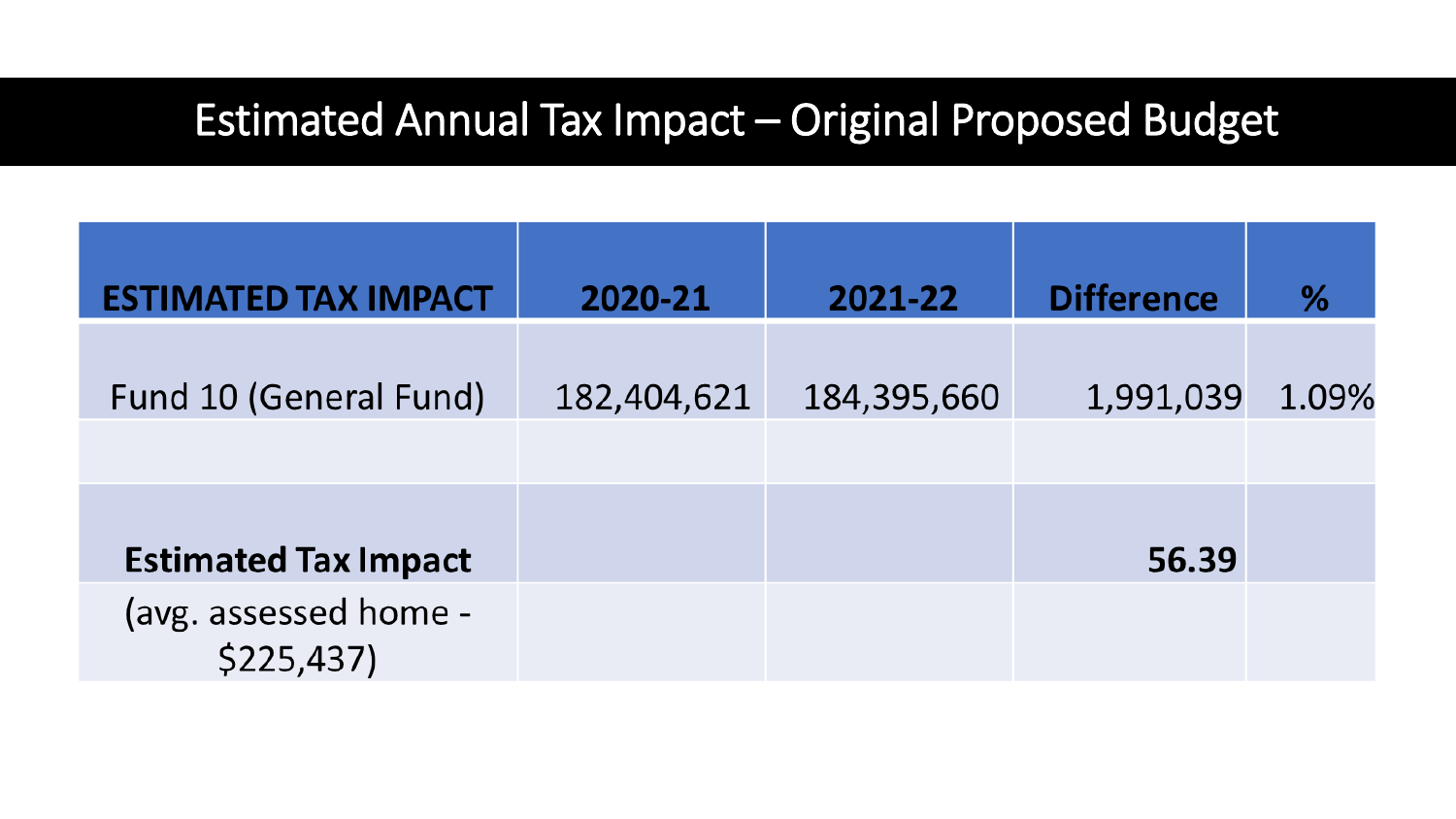#### Estimated Annual Tax Impact – Zero Increase

| <b>ESTIMATED TAX IMPACT</b>        | 2020-21     | 2021-22     | <b>Difference</b> | %  |
|------------------------------------|-------------|-------------|-------------------|----|
| Fund 10 (General Fund)             | 182,404,621 | 182,404,621 |                   | 0% |
| <b>Estimated Tax Impact</b>        |             |             |                   |    |
| (avg. assessed home -<br>\$225,437 |             |             |                   |    |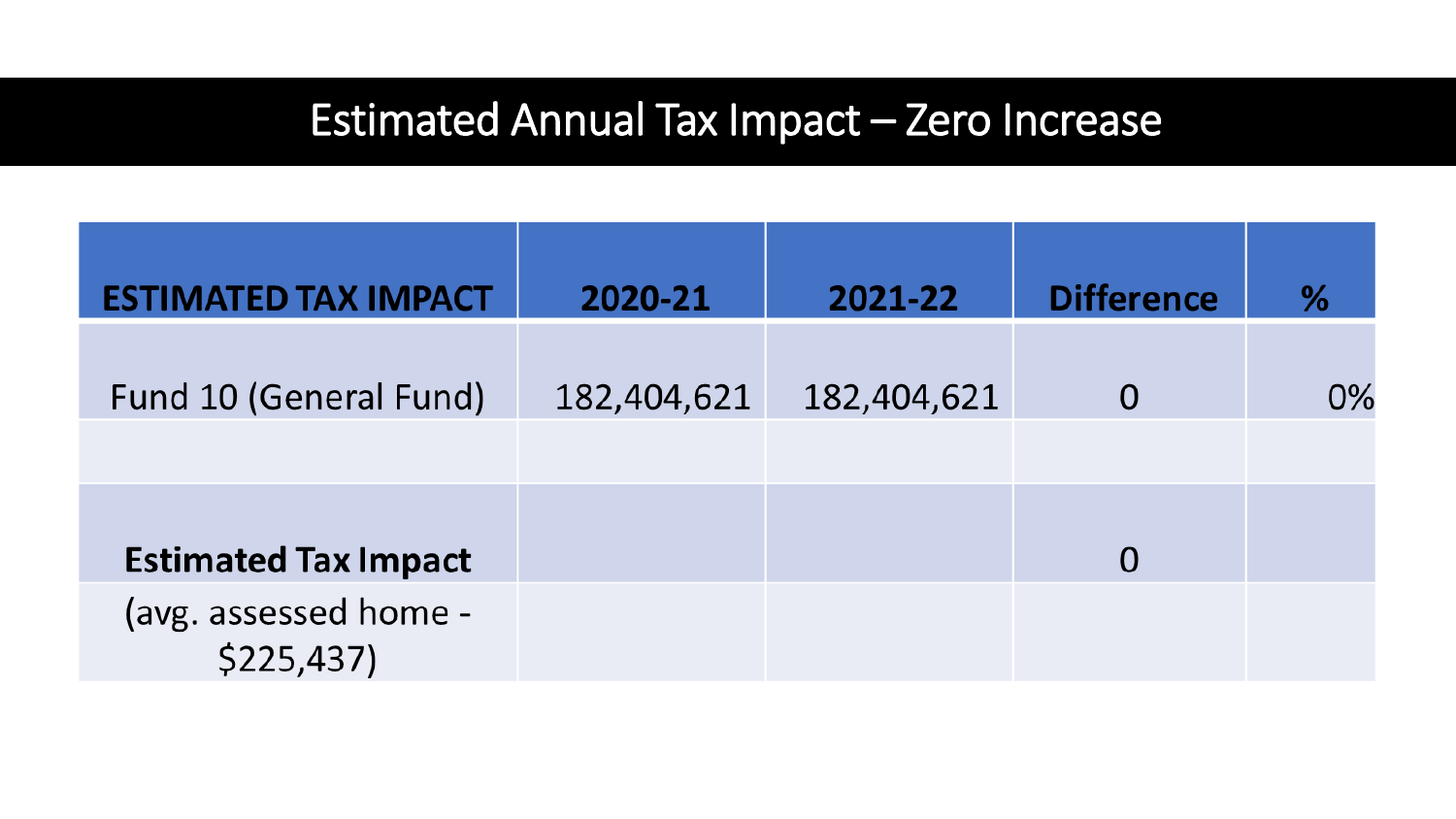#### Estimated Annual Tax Impact – March 16, 2021 Budget

| <b>ESTIMATED TAX IMPACT</b>          | 2020-21     | 2021-22     | <b>Difference</b> | $\frac{9}{6}$ |
|--------------------------------------|-------------|-------------|-------------------|---------------|
| <b>Fund 10 (General Fund)</b>        | 182,404,621 | 183,304,621 | 900,000           | 0.49%         |
|                                      |             |             |                   |               |
| <b>Estimated Tax Impact</b>          |             |             | 25.49             |               |
| (avg. assessed home -<br>\$225,437\$ |             |             |                   |               |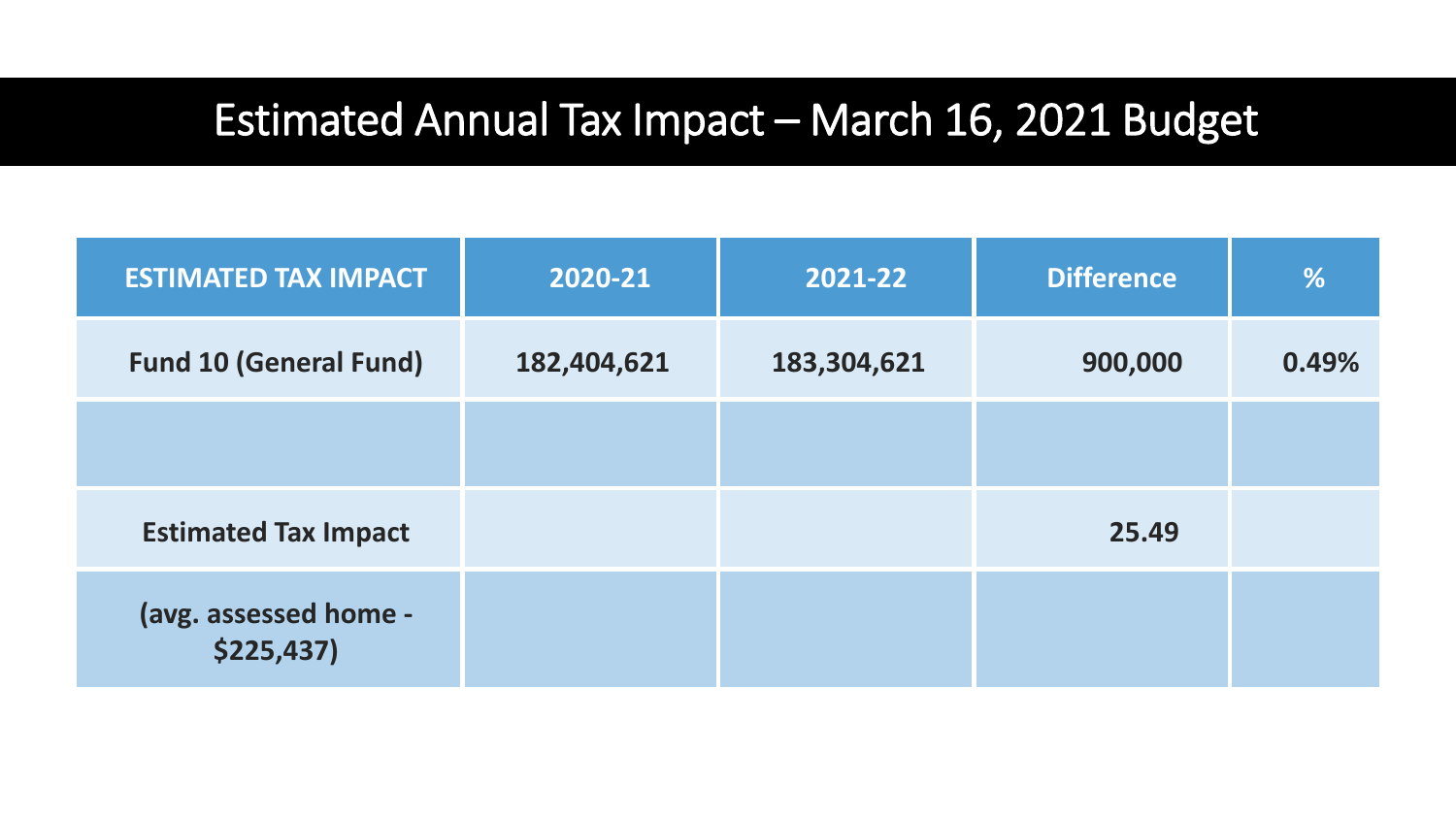*Changes in the Budget from 3-9-21 Presentation* Added to budget:

• Extracurricular activities – Robotics, E-Sports, Unified Sports

#### Reinstated in budget:

- Flooring replacements and asbestos abatement
- Paving
- Athletic Field Improvements
- Technology Equipment

#### • HVAC Upgrades • B&G Equipment Remaining cuts: Taxes – .49% increase Fund Balance usage – increased